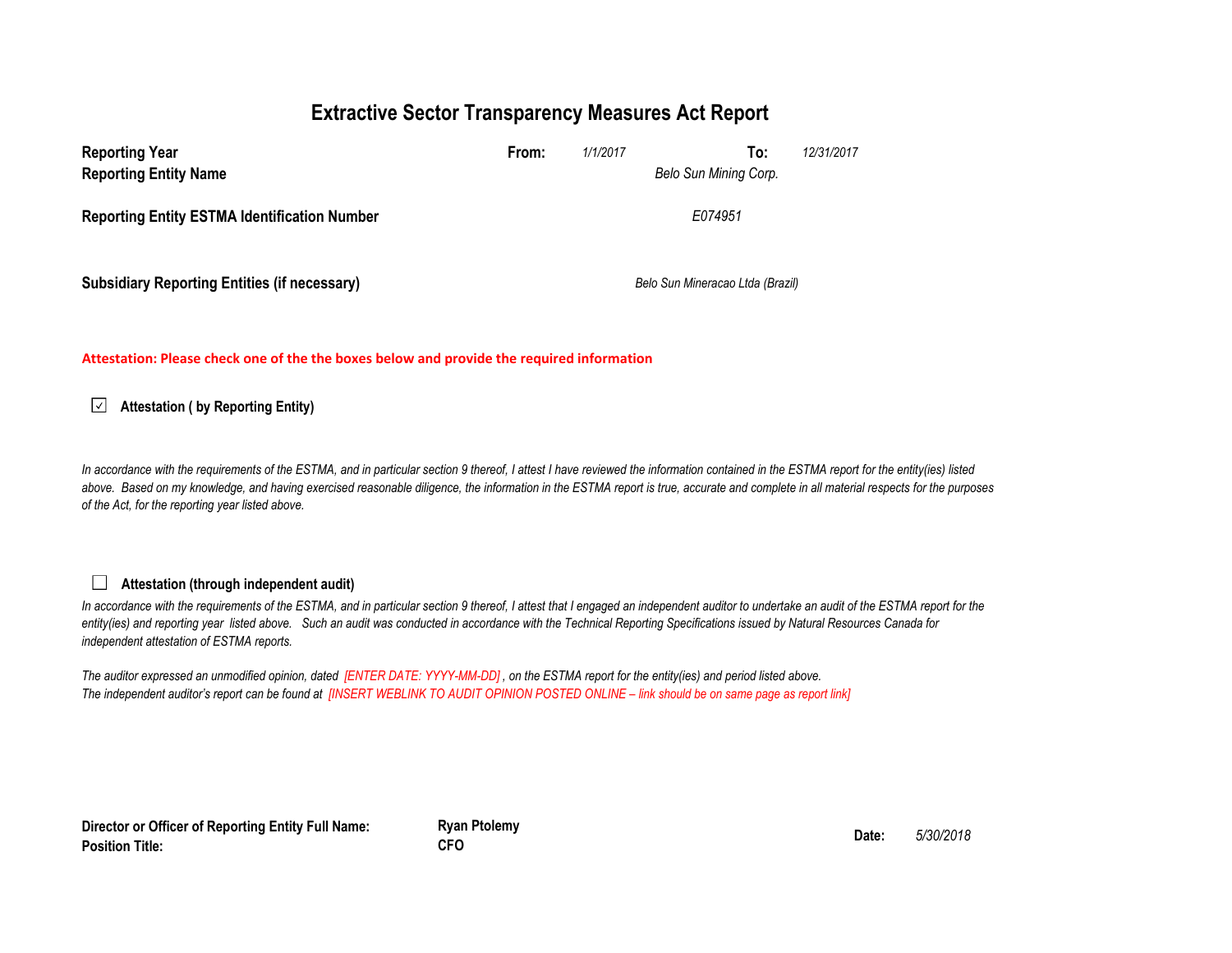### **Extractive Sector Transparency Measures Act - Annual Report**

| <b>Reporting Year</b>                                         | From: | $1$ -Jan-17 | To:                   | 31-Dec-17 |
|---------------------------------------------------------------|-------|-------------|-----------------------|-----------|
| <b>Reporting Entity Name</b>                                  |       |             | Belo Sun Mining Corp. |           |
| <b>Reporting Entity ESTMA Identification</b><br><b>Number</b> |       |             | E074951               |           |

| <b>Subsidiary Reporting Entities (if</b> | Belo Sun Mineracao Ltda (Brazil) |
|------------------------------------------|----------------------------------|
| necessary)                               |                                  |

| <b>Payments by Payee</b> |                                                                        |              |                  |       |                                                      |  |  |                                     |                            |                                                                                                     |
|--------------------------|------------------------------------------------------------------------|--------------|------------------|-------|------------------------------------------------------|--|--|-------------------------------------|----------------------------|-----------------------------------------------------------------------------------------------------|
| Country                  | <b>Payee Name</b>                                                      | <b>Taxes</b> | <b>Royalties</b> | Fees  | <b>Production Entitlements   Bonuses   Dividends</b> |  |  | Infrastructure Improvement Payments | Total Amount paid to Payee | <b>Notes</b>                                                                                        |
|                          |                                                                        |              |                  |       |                                                      |  |  |                                     |                            |                                                                                                     |
| Brazil                   | Federal Revenue Service of<br>Brazil                                   | 380,454      |                  |       |                                                      |  |  |                                     | 380,454                    | origiinal currency was Brazilian Real, converted at<br>2017's year end rate $(1$ CAD = R\$2.64)     |
| Brazil                   | Secretaria de Meio Ambiente<br>do Estado do Pará (state<br>government) |              |                  | 9,027 |                                                      |  |  |                                     |                            | 9,027 origiinal currency was Brazilian Real, converted at<br>2017's year end rate (1 CAD = R\$2.64) |
| Brazil                   | Municipal government -<br>Altamira, Brazil                             | 6,027        |                  |       |                                                      |  |  |                                     | 6.027                      | origiinal currency was Brazilian Real, converted at<br>2017's year end rate (1 CAD = R\$2.64)       |
| Brazil                   | Municipal government -<br>Senador, Brazil                              | 147,505      |                  |       |                                                      |  |  |                                     | 147,505                    | origiinal currency was Brazilian Real, converted at<br>2017's year end rate (1 CAD = R\$2.64)       |
| Brazil                   | <b>DNPM</b>                                                            | 152,159      |                  |       |                                                      |  |  |                                     | 152,159                    | origiinal currency was Brazilian Real, converted at<br>2017's year end rate (1 CAD = R\$2.64)       |
|                          |                                                                        |              |                  |       |                                                      |  |  |                                     |                            |                                                                                                     |
|                          |                                                                        |              |                  |       |                                                      |  |  |                                     |                            |                                                                                                     |
|                          |                                                                        |              |                  |       |                                                      |  |  |                                     |                            |                                                                                                     |
|                          |                                                                        |              |                  |       |                                                      |  |  |                                     |                            |                                                                                                     |
|                          |                                                                        |              |                  |       |                                                      |  |  |                                     |                            |                                                                                                     |
|                          |                                                                        |              |                  |       |                                                      |  |  |                                     |                            |                                                                                                     |
|                          |                                                                        |              |                  |       |                                                      |  |  |                                     |                            |                                                                                                     |
|                          |                                                                        |              |                  |       |                                                      |  |  |                                     |                            |                                                                                                     |
|                          |                                                                        |              |                  |       |                                                      |  |  |                                     |                            |                                                                                                     |
|                          |                                                                        |              |                  |       |                                                      |  |  |                                     |                            |                                                                                                     |
|                          |                                                                        |              |                  |       |                                                      |  |  |                                     |                            |                                                                                                     |
|                          |                                                                        |              |                  |       |                                                      |  |  |                                     |                            |                                                                                                     |